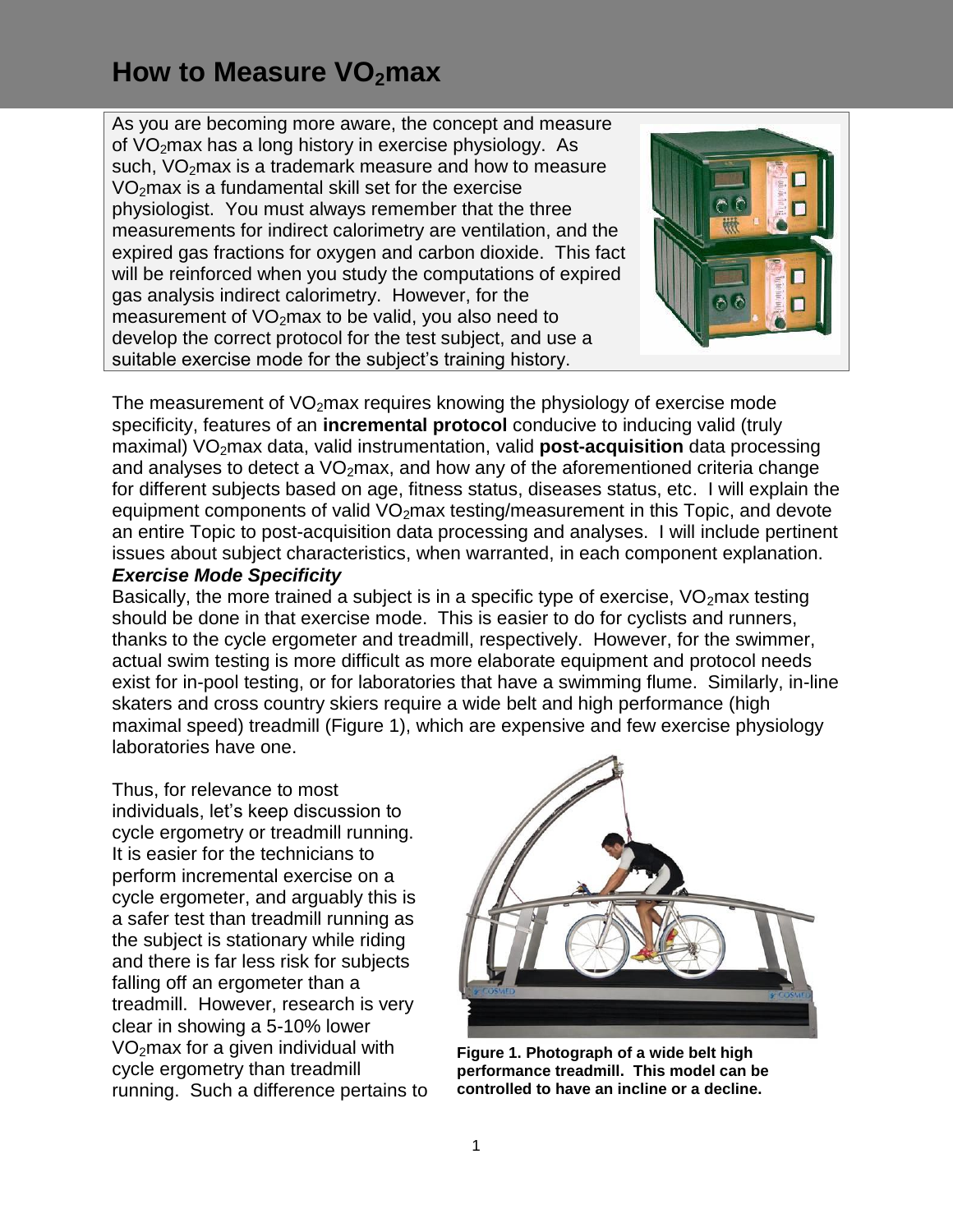untrained to moderately trained individuals only, as for highly trained cyclists, higher VO2max data has been reported for the trained (cycling) exercise mode. The end result of all this is to always do treadmill running protocols for  $VO<sub>2</sub>$  max measurement unless you are testing a highly endurance trained cyclist. The only caveat to this is if there are other purposes for the test. For example, if you also need to ascertain the Watts at the **ventilation threshold**, or Watts at VO<sub>2</sub>max for the subject, then sticking to the trained exercise mode (cycling for the cyclist) is the way to go.

#### *Protocol Development*

The importance of the protocol in influencing the  $VO<sub>2</sub>$  max measurement is the most overlooked issue in  $VO<sub>2</sub>$  max measurement. Far too many exercise physiologists use protocols that are too long in duration, which as I will explain, causes lowering of  $VO<sub>2</sub>$ max and therefore under-representation of the  $VO<sub>2</sub>$ max measure. Yes, long duration protocols, as well as a protocol too short in duration, make the measurement of  $VO<sub>2</sub>$ max invalid. This means there is an optimal range of protocol duration when testing  $VO<sub>2</sub>$ max.

Historically, the field of exercise physiology has promoted a test duration approximating 12 min. This was based on research from the 1980's, where data was presented that showed highest  $VO<sub>2</sub>$ max data for protocols close to 12 min. The problem with this data though was the researchers did not test enough people to meet the statistical criteria necessary to produce valid results. Similarly, an insufficient number of different protocol durations were studied. Since this time, several research studies have





shown that higher  $VO<sub>2</sub>max$  data results from protocols shorter in duration than 12 min, ranging between 8 to 10 min. These findings have been further refined to show that the fitness level of the subject is an important consideration in this protocol duration dependency of valid  $VO<sub>2</sub>$  max measurement. The more trained the subject, the more important it is to have a shorter duration protocol, and test durations between 8 to 10 min (the closer to 8 min the better) should be adhered to (Figure 2). This appears to be true for both treadmill and cycle ergometer exercise modes (Figure 3). For such shorter protocols, subjects need to complete a preliminary **warm-up** first. We typically have subjects' warm-up for about 10 min, ending at an intensity that is close to their race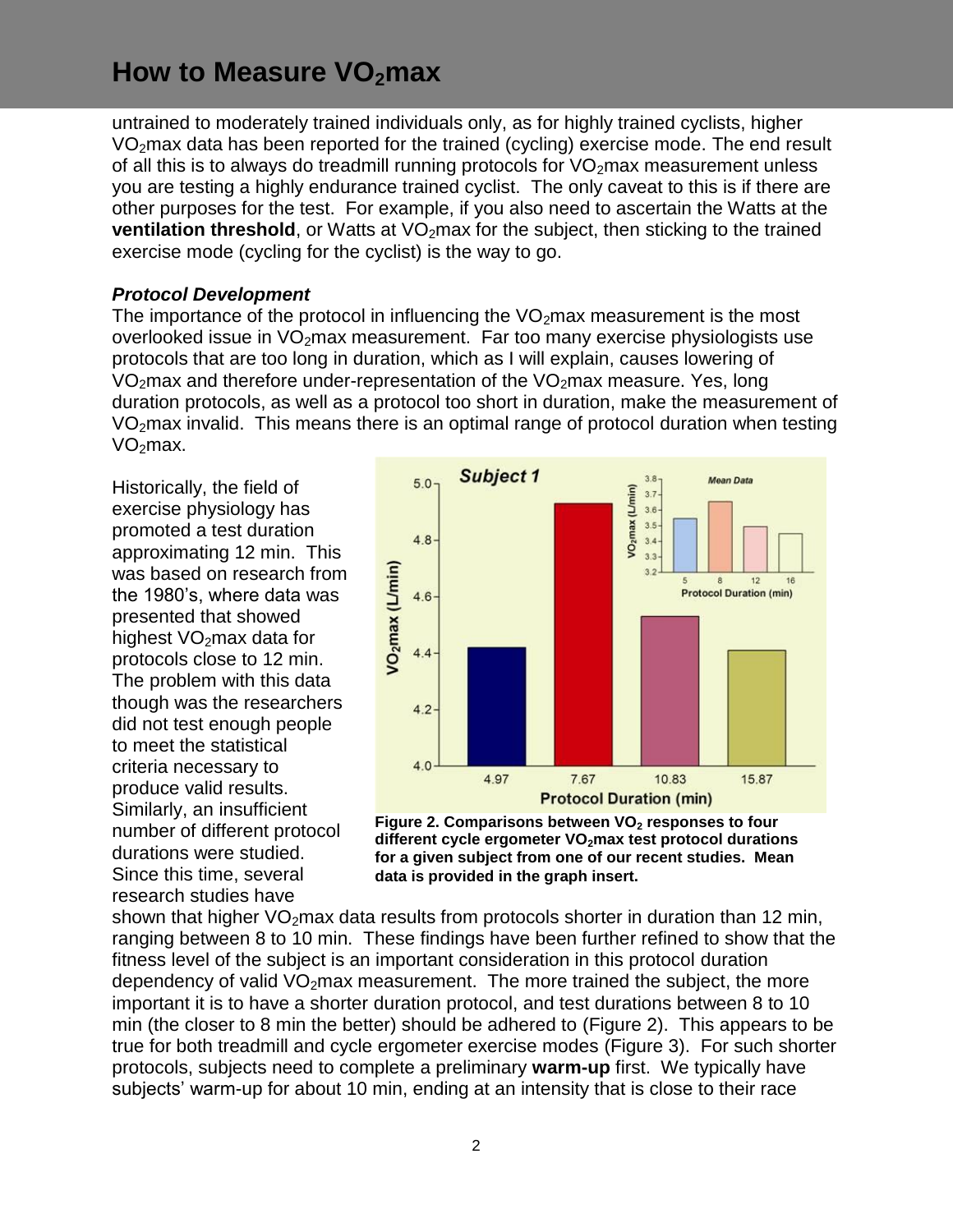

**Figure 3. data from two studies (cycle ergometry and treadmill running) showing the consistent finding of the superiority of an 8 min test to measure VO2max.**

*Valid Instrumentation*

pace, maximal steady state, or a high quality training pace, whichever they relate to best. We then **calibrate** our equipment and start the test within 10 min after the warm up.

The need for a short protocol requires that exercise physiologists know how to develop subject-specific protocols, and I explain how to do this in the Topic on Incremental Protocol Development. Make sure you read and understand the Topic on Steady State  $VO<sub>2</sub>$ Estimation prior to learning about protocol development.

Many exercise physiologists who have skills in electronics and software development, choose to develop their own custom systems of indirect calorimetry. I recommend this approach, as there is no easier way of guaranteeing valid measurements than knowing each component of your system, being responsible for calibration, and ensuring sensitive and rapid

measurement of each of the three measurements of indirect calorimetry; ventilation, and expired gas fractions for  $O<sub>2</sub>$ and  $CO<sub>2</sub>$ . Such control becomes more and more important for shorter and shorter intervals of measurement and metabolic calculations. This is not to say that there are no good commercial systems available. There are. However, you can arguably develop a superior system, with



**Figure 4. Photograph of a custom indirect calorimetry system developed at the University of New Mexico.**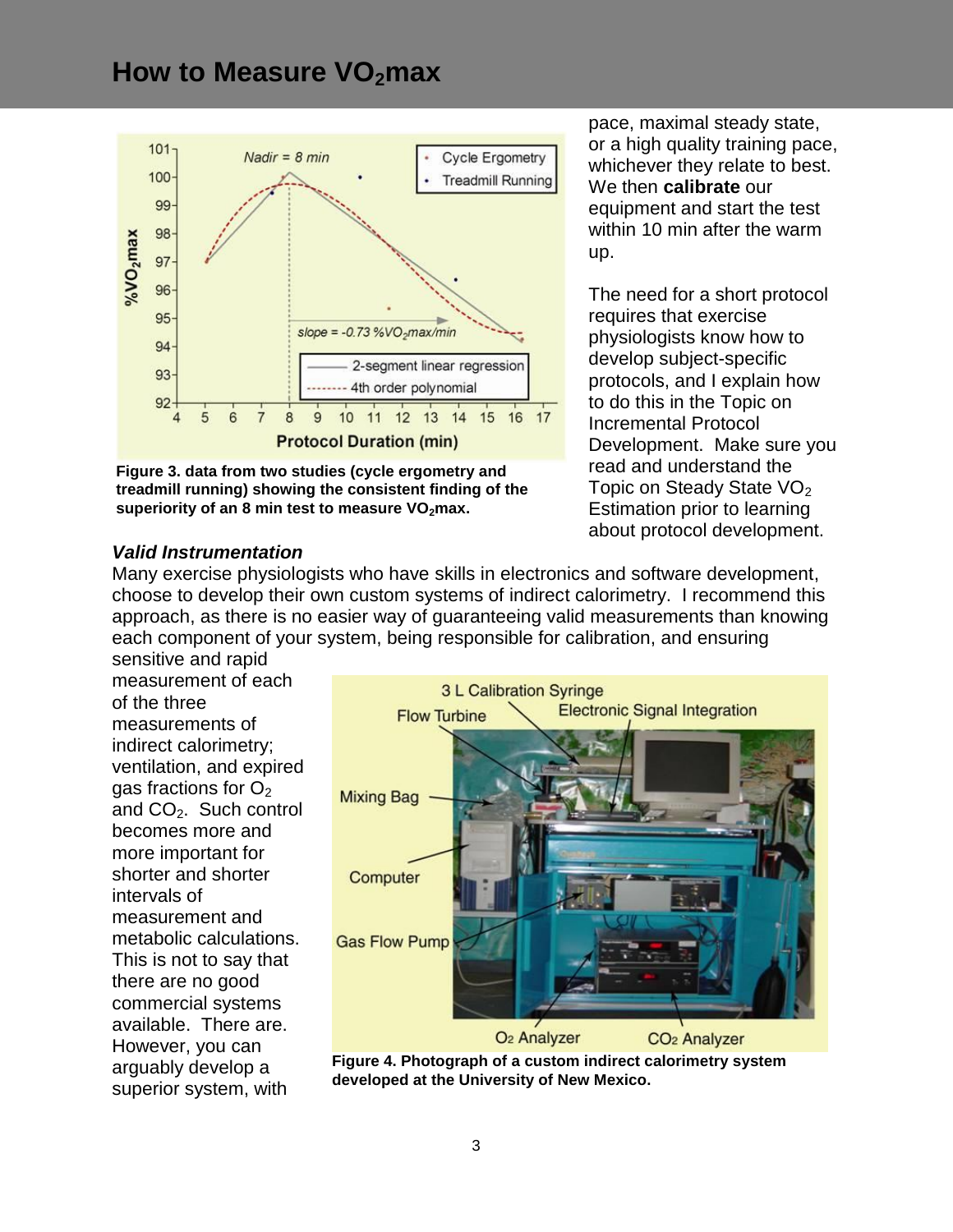better gas analyzers and improved software, for less cost, if you build your own system. Take note for almost all aspects of your personal and professional life, just because a

product is sold over the retail counter does not mean it is valid!

Custom built systems, in being totally modular, are easier, cheaper and faster to repair when things go wrong, which they always, eventually do. I have built my own systems from state of the art components, and have patent protection for several of my hardware innovations and related software applications (Figure 4). Finally, but not of least importance, is that modular systems are superior for educating students about the science of expired gas analysis indirect calorimetry, and I like to think my students have gained enormously from exposure to custom systems in the laboratories I have developed in New Mexico and now Charles Sturt University, NSW, Australia.

#### Valves and Mouthpieces

To collect expired air, subjects wear a nose clip to prevent nasal breathing and have a mouthpiece in their mouth connected to one-way valves to direct expired air to a mixing chamber (Figures 5 to 7). As you should now know, for expired gas sampling at the mouthpiece, there is no need for one way valve structures and the mixing chamber. The mouthpiece and valve apparatus consists of numerous parts (Figure 8), and students need to know how to put such components together. An alternative to a mouthpiece system is the face mask (Figures 9 and 10). However, the face mask is notorious for leaking and therefore preventing accurate measurement of ventilation and both expired gas fractions. Figure 11 shows a



**Figure 5. Photograph of a one-way T-valve apparatus.**



**Figure 6. Photograph of a subject fitted with a one-way Tvalve apparatus and a nose clip.**



**Figure 8. Photograph of the individual components of a one-way T-valve apparatus.**

subject



**Figure 7. Photograph of the oneway T-valve apparatus connected to inspired and expired low resistance tubing.**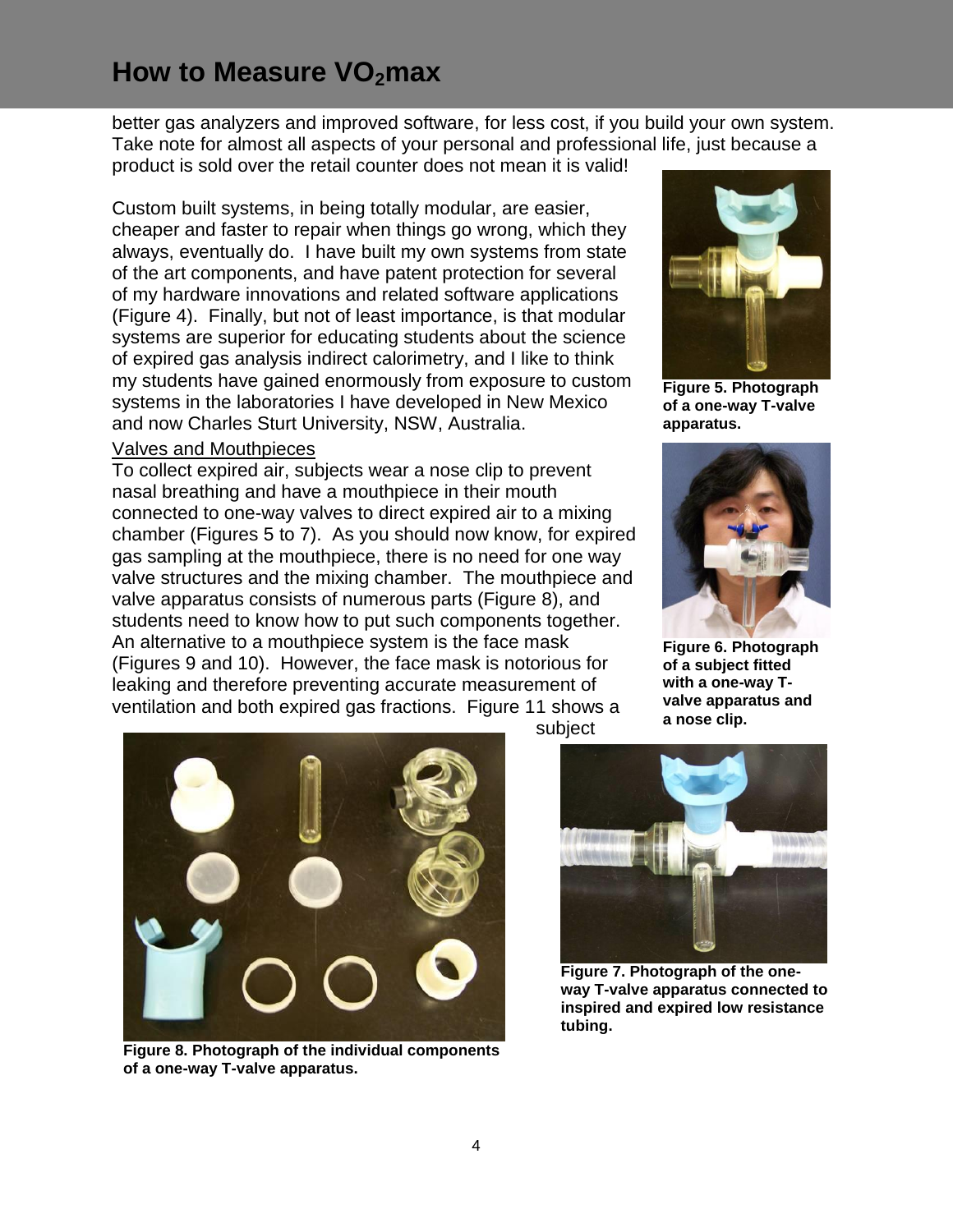

**Figure 9. Photograph of a face mask.**



**Figure 10. Photograph of a face mask fitted to a subject.**

exercising using a custom developed compliant mixing chamber fitted to the expired side of the one-way valve apparatus. The turbine used in this example is bidirectional in that it measures both inspired and expired air flow.



**Figure 11. A subject exercising using a custom developed compliant mixing chamber fitted to the expired side of a "Y" shaped one-way valve apparatus.**

#### Ventilation Measurement

What ventilation equipment options are best for a valid system of indirect calorimetry? While all three measurements are crucial, the ventilation measure is by far the most influential in changing  $VO<sub>2</sub>$  and  $VCO<sub>2</sub>$ calculations if there are errors in the measurement. Thus, the method used for ventilation measurement is a priority. Historically, ventilation was measured by collecting expired air in large cylinders called **Tissot tanks** (Figure 12). Another early method was to collect air samples in large balloons, of which meteorological balloons were first used. These were later improved to

minimize  $CO<sub>2</sub>$  loss through use of non-diffusive material, and such bags have been called **Douglas bags** after C.G. Douglas who was an early pioneer of this method (Figure 13). The main drawback of all these methods is the limit they present for the measurement of ventilation with high temporal resolution, as most expired air collections are from between 30 s to 1 min.

The next advancement in air flow or volume measurement was the **gas flow meter** (1960's), which was then (~1980's to 1990's) electronically integrated to a potentiometer to electronically record

**Figure 12. A Tissot tank that is used to collect and measure expired ventilation. Vertical movement of the large bell is used with a known bell distance-to-volume calibration to compute gas volumes. The displaced bell floats in distilled water and based on a the barometric pressure and gas temperature measure for 100% humidity air, the volume of expired air can be converted to standard volume conditions (STPD).**

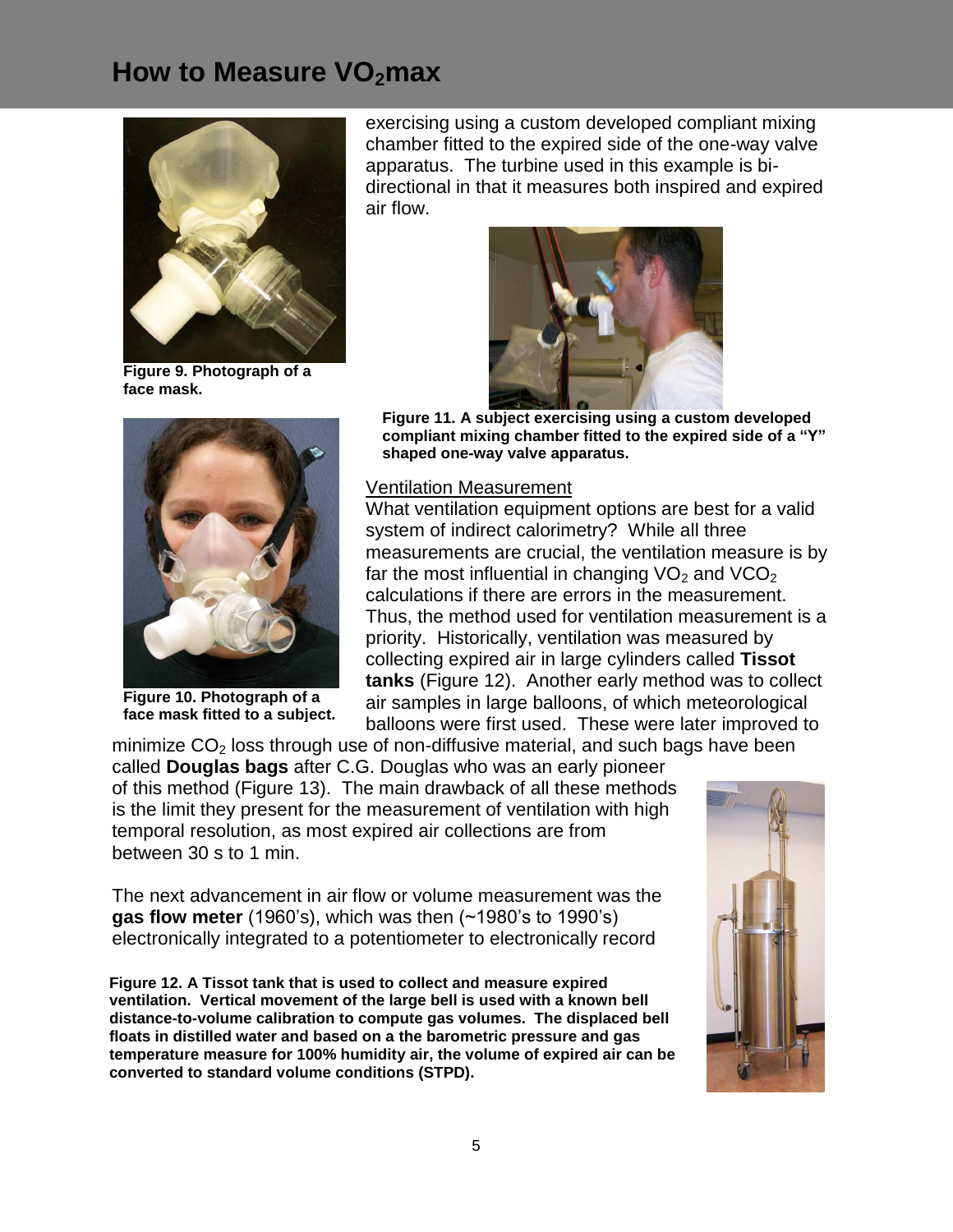circular displacement, and therefore the volume of each breath (Figure 14). However, use of the gas flow meter for breath-by-breath computations of  $VO<sub>2</sub>$  and  $VCO<sub>2</sub>$  could not be performed at this time due to limitations in the response time of electronic gas analyzers.



**Figure 13. Use of the Douglas bag to collect expired air.**

With the continued development of the electronics age, an additional improvement to ventilation measurement was the development and application of the **pneumotach** to indirect calorimetry. This device allowed the measurement of flow based on the pressure difference across a heated metal screen. The integration of flow over time computes volume (Figure 15). However, to work well, the pneumotach needs to be heated above the sampled gas temperature to prevent condensation on the metal screen, and this temperature is required to be constant to prevent extraneous air flow signals and ventilation computation. This was and remains a major weakness of the pneumotach.

The latest and most superior method of ventilation measurement today is the **flow turbine** (Figure 16). Such turbines are made to be either uni-directional, or bidirectional. However, as discussed for indirect calorimetry, uni-directional turbines are fine for indirect calorimetry based on the

Haldane transformation for computing the

**Figure 16. The modern air flow turbine which employs a low resistance impeller that rotates in proportion and direction to air flow.**



**Figure 14. The air flow meter can be integrated via a potentiometer to computer acquisition for the recording of breath tidal volume during exercise.**



**Figure 15. The expired air pneumotach, which in this example, is located just prior to the mixing bag to the left of the ECG unit.**

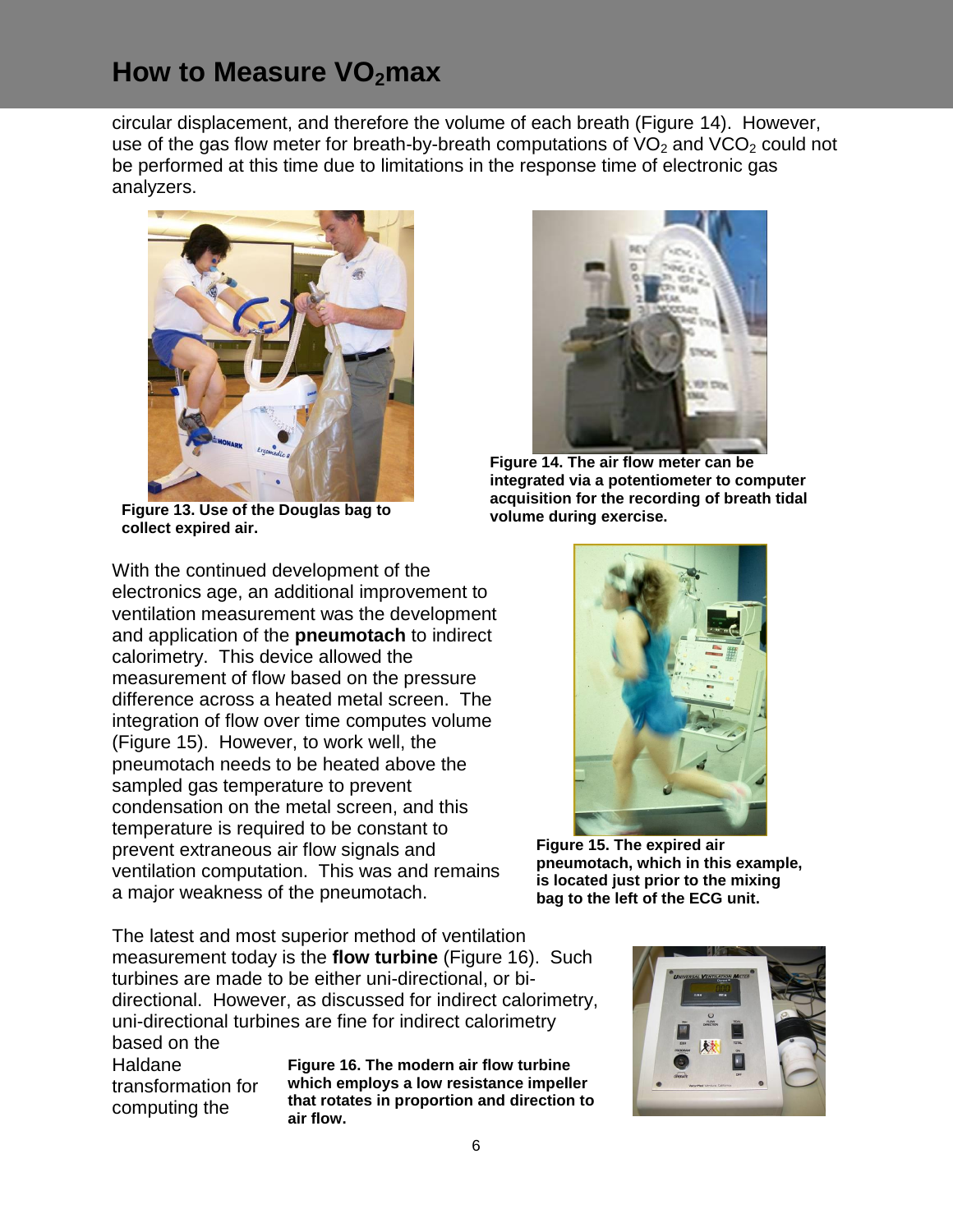opposing directional flow volume. The only potential concern with turbines is again moisture, which can interfere with the validity of the electronic signal from the rotating **impeller** (internal propeller).

Given the issue of moisture, I recommend that ventilation be measured on the inspired side when performing indirect calorimetry. This requires that room air temperature and relative humidity be known and unless measured constantly, be kept constant throughout the exercise test.

Expired Gas Fraction Measurement

As mentioned in the historical development sub-topic of the prior Topic, expired gas analysis originally required chemical assay of air samples to determine oxygen and carbon dioxide content. Such procedures required hours of meticulous work in a laboratory.

The electronics age changed everything regarding gas composition analysis. Since the 1960's, expired gas analysis has been done with electronic gas analyzers that indirectly measure the gas fraction in expired air (Figure 17). Many commercial systems for indirect calorimetry have their analyzers and ventilation components housed within a single module (Figure 18). As the method of measurement differs for oxygen and carbon dioxide, I will explain each gas analyzer separately.





**Figure 17. Electronic expired gas analyzers used in our customdeveloped system.**

#### *Electronic Oxygen Analyzers*

There are a variety of methods available for sensing and quantifying oxygen in a gas sample, consisting of electrochemical, paramagnetic, polarographic and zirconium oxide sensors. Of these four methods, only the paramagnetic and zirconium oxide sensors have wide application to expired gas sample measurement, and will be briefly explained below.

**Figure 18. A commercial system for indirect calorimetry where each of the ventilation and electronic gas analyzer components are housed in a single module. This is convenient for space issues, but has limited educational application and renders the total system inoperable and expensive to maintain during times of problem solving and repair.**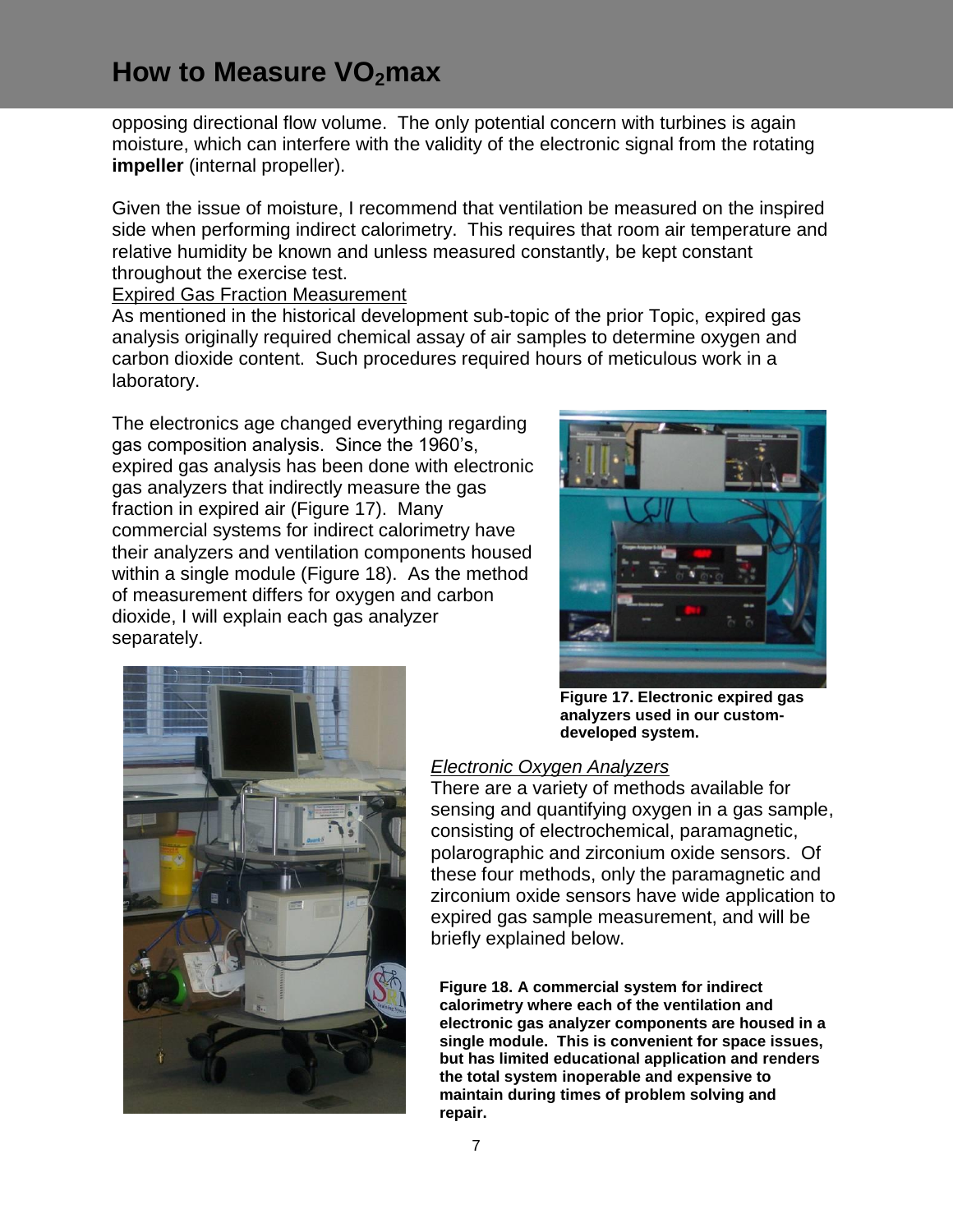The **paramagnetic oxygen sensor** is based on the high magnetic property of oxygen. Thus, this analyzer has a sensor consisting of a nitrogen containing glass vessel (called a dumbbell) suspended on a platinum wire within a non-uniform magnetic field. Gas samples containing oxygen are pumped through this sensor chamber, and the higher the oxygen content, the greater the attraction of the oxygen gas to the stronger magnetic field. This directional movement causes rotation of the dumbbell. In some versions of this method, a light source measures this rotation, which is proportional to the oxygen content of the sampled gas. Another method of quantification is based on the electrical current required to restore the dumbbell to its normal position. This current is proportional to the oxygen content of the sampled gas.

As there are no parts within this system that deteriorate, or are consumed in the process of gas detection, the operational life and reliability of these analyzers is exceptional. The only drawback is that other gases with magnetic properties can interfere with the oxygen signal, but for indirect calorimetry application, this is not a concern.

The **zirconium oxide oxygen sensor** is the typical method for rapidly responding analyzers. This method has two zirconium oxide probes, each externally plated with platinum. The two sensors are the "reference" and "source" sensors, respectively. Typically the reference gas sample is room air. Both sensors must be heated to at least 650 ºC to operate effectively, which explains the warm-up time of about 30 min for these analyzers. At this high temperature, the zirconium layer becomes porous, allowing oxygen diffusion based on its concentration gradient. Oxygen diffusion into the zirconium generates a voltage, causing a voltage difference between the two sensors proportional to the oxygen content of the sampled air to the source sensor. The electrical generation principle of operation causes rapid response times, but some versions of these sensors deteriorate rather rapidly requiring sensor replacement and/or maintenance. Nevertheless, some zirconium oxide sensors are being developed with improved resiliency, extending the life of the analyzers.

#### *Electronic Carbon Dioxide Analyzers*

The main method of carbon dioxide measurement is via non-dispersed infrared (NDIR) technology. This principle is based on the **infrared light** absorption of carbon dioxide, with light absorption proportional to  $CO<sub>2</sub>$  concentration. Thus, the  $CO<sub>2</sub>$  gas analyzer is a special type of spectrometer, measuring infrared light absorption at a specific wavelength for a continuous sample of gas pumped through a light tube. All  $CO<sub>2</sub>$ analyzers used for indirect calorimetry use this method. Not surprisingly, electronic analyzers that use this technology are called **infrared CO<sup>2</sup> analyzers**. *Gas Mass Spectrometers*

#### An alternative to the electronic gas analyzer is gas fraction measurement by mass spectrometry (Figure 19). The **gas mass spectrometer** generates a high vacuum within which a gas sample is drawn and exposed to an electron field which ionizes the gas particles. The ionized gases are then exposed to a magnetic field where the path of gas movement is dependent on the mass of the atoms, and such separation is quantified by an electronic detector, which also quantifies the relative amount of the different atomic masses.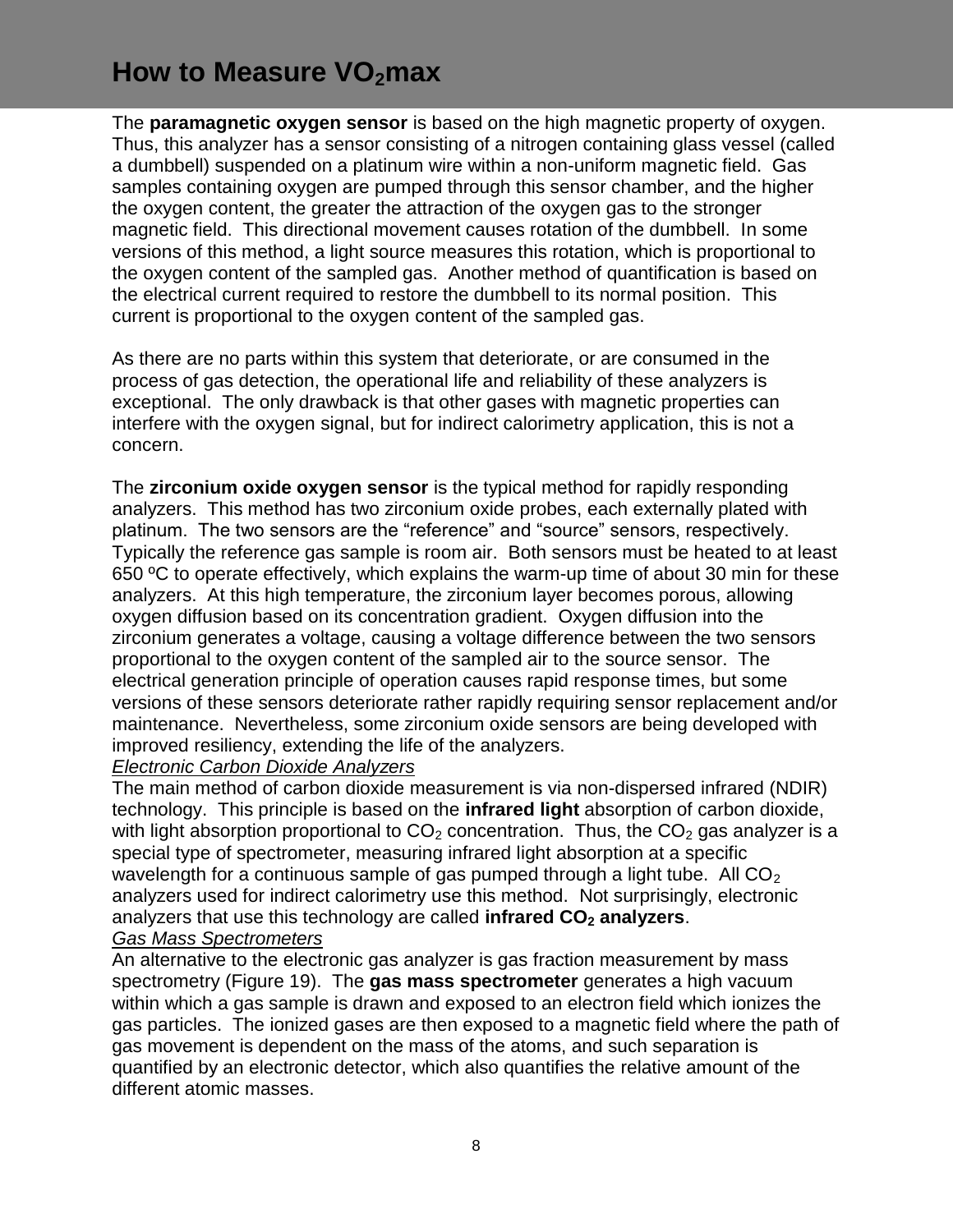Unfortunately, the gas mass spectrometer is an expensive option to an electronic gas analyzer, at almost twice the expense of an oxygen and carbon dioxide pair. While the response time of the gas mass spectrometer was a major plus 10 to 15 years ago, recent advances in electronic gas analyzer response times largely excludes the gas mass spectrometer from being a competitive alternative to electronic gas analyzers. When you add to this the labor intensive maintenance required to sustain a gas mass spectrometer, the typical exercise physiology laboratory within a university setting is better suited to the electronic gas analyzer.

#### Purpose of the Test

As there are a variety of gas analyzer options that provide different response times, with faster response times costing more, how gas analyzes are intended to be used is a crucial issue. If there is no intended use for breath-by-breath analysis, then rapid response systems are not required. This is because a rapid response time (<500 ms) is inconsequential when using a system that



**Figure 19. An example of a gas mass spectrometer.**

averages gas signals over 15 to 60 s. Time average applications of indirect calorimetry can use cheaper, slower response gas analyzers.

Breath-by-breath expired gas analysis requires fast responding analyzers because most approaches to breath-bybreath analysis require that signals be acquired and complete within a breath cycle. For more intense exercise, this could be less than 1 s. I have personal preferences and arguments for why I view that such small time intervals invalidate most commercial approaches at breath-bybreath gas analysis. Basically, in my experience with several commercial systems, gas analyzers just do not have the resiliency to accurately profile expired



**Figure 20. The time dependence for the change in expired oxygen (FEO2) and carbon dioxide (FECO2).**

gas signals over complete breathe cycles at high breathing rates week after week, month after month, and year after year. The results of this are repetitive and expensive repairs and maintenance of the analyzers, leading to a money pit analogy.

Figure 20 reveals the changing expired gas fractions for oxygen and carbon dioxide over time for a typical sampled breath. For higher exercise intensities, integrating the expired gas fraction curves is prone to error because there are less signals (fewer data points) compared to lower intensity exercise, meaning that any one data point has greater influence over the integrated signal. Any limitation in response time influences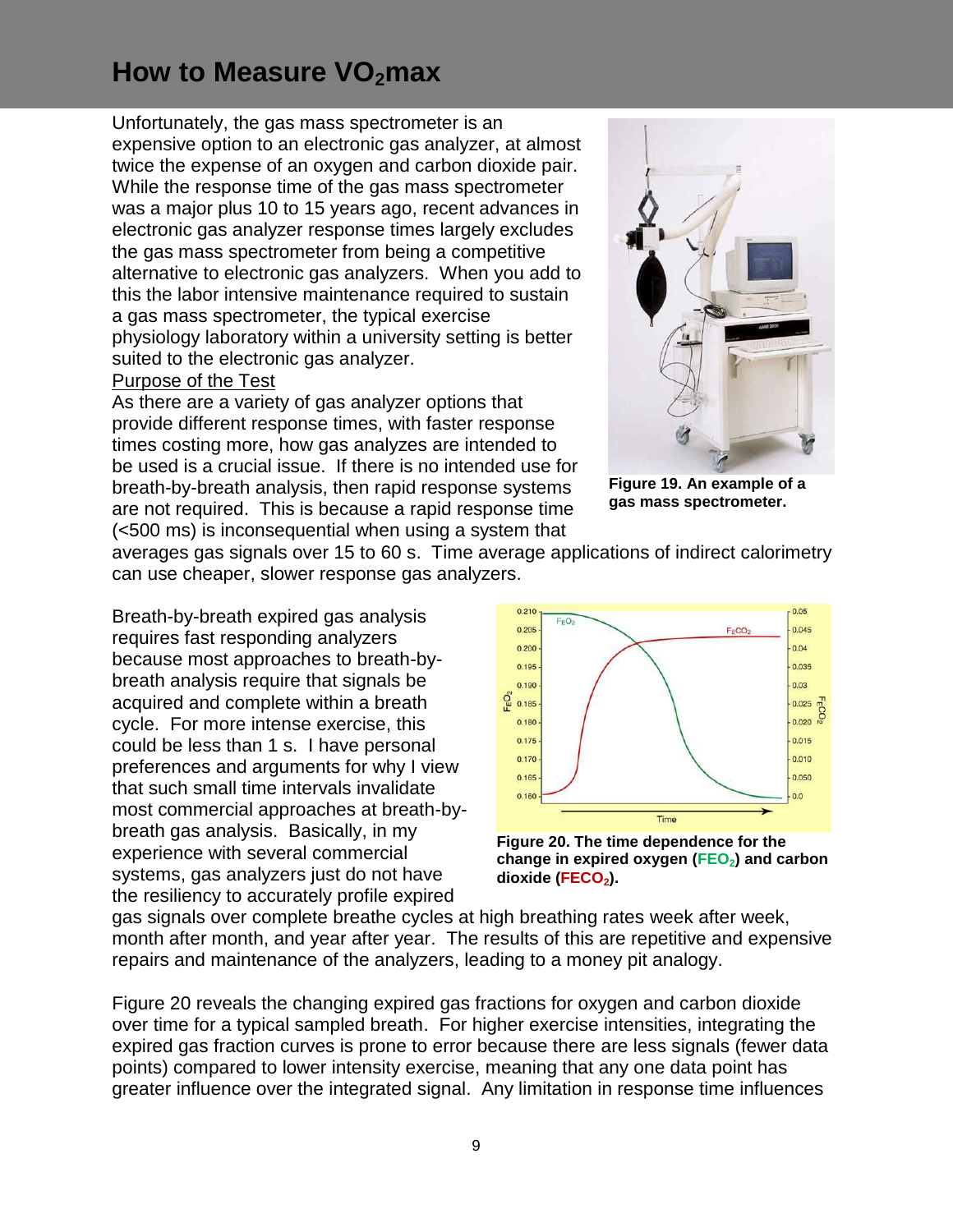the end of the signal acquisition, which is the end tidal air, preventing inclusion of signal and resulting in lowering the integrated signal.

Some commercial systems get around this dilemma by applying averaged expired gas signals from mixing chamber hardware, aligned to each breathe. The need to do this each breathe still requires rapid response analyzers, but as there is no profiling of gas fractions across a complete expired breath, and only the ability to detect average changes in the gas fractions of the mixing device is needed. This is how I developed my own system with preference to sampling the expired air at the end of an exhalation.

#### **Glossary Words**

**incremental protocol** is a sequence of changing exercise intensities that progressively induce a linear increase in metabolic demand over time.

**post-acquisition** refers to after the data has been collected.

**ventilation threshold** is the point in time and intensity when the exercise intensity has caused a more rapid increase in ventilation compared to  $VO<sub>2</sub>$ , indicating the onset of altered features of ventilation control such as metabolic acidosis, altered motor unit recruitment, increasing neural effort in motor unit recruitment, and more complex movement patterns and control.

**warm-up** refers to the exercise performed prior to a more focal exercise or performance activity. This is a misleading term, as not all warm-up needs to induce a change in body or muscle temperature, and the benefits of the warm-up may have nothing to do with temperature at all!

**calibrate** refers to the procedures where an method of measurement is compared to known standard conditions or samples, and constants derived from this mathematical comparison are used to increase the accuracy of the measurements.

**Tissot tanks** have an aluminum bell cylinder within a larger open aluminum water tank. Air is directed to and/or from the upper cylinder. Air moved into the bell causes it to rise as it floats in the water of the lower tank. Air that is removed from the bell cylinder causes the bell to lower.

**Douglas bags** are specialized bags for expired air collection during exercise.

**gas flowmeter** is a mechanical device that measures the volume of air as it passes through an internal bellows-type device. Inflation of the bellows device is calibrated to volume and this is displayed by the rotation of a dial.

**pneumotach** is an electronic device for measuring air flow as it passes across a heated metal screen. Air flow is proportional to the pressure difference between the upstream and downstream sides of the screen.